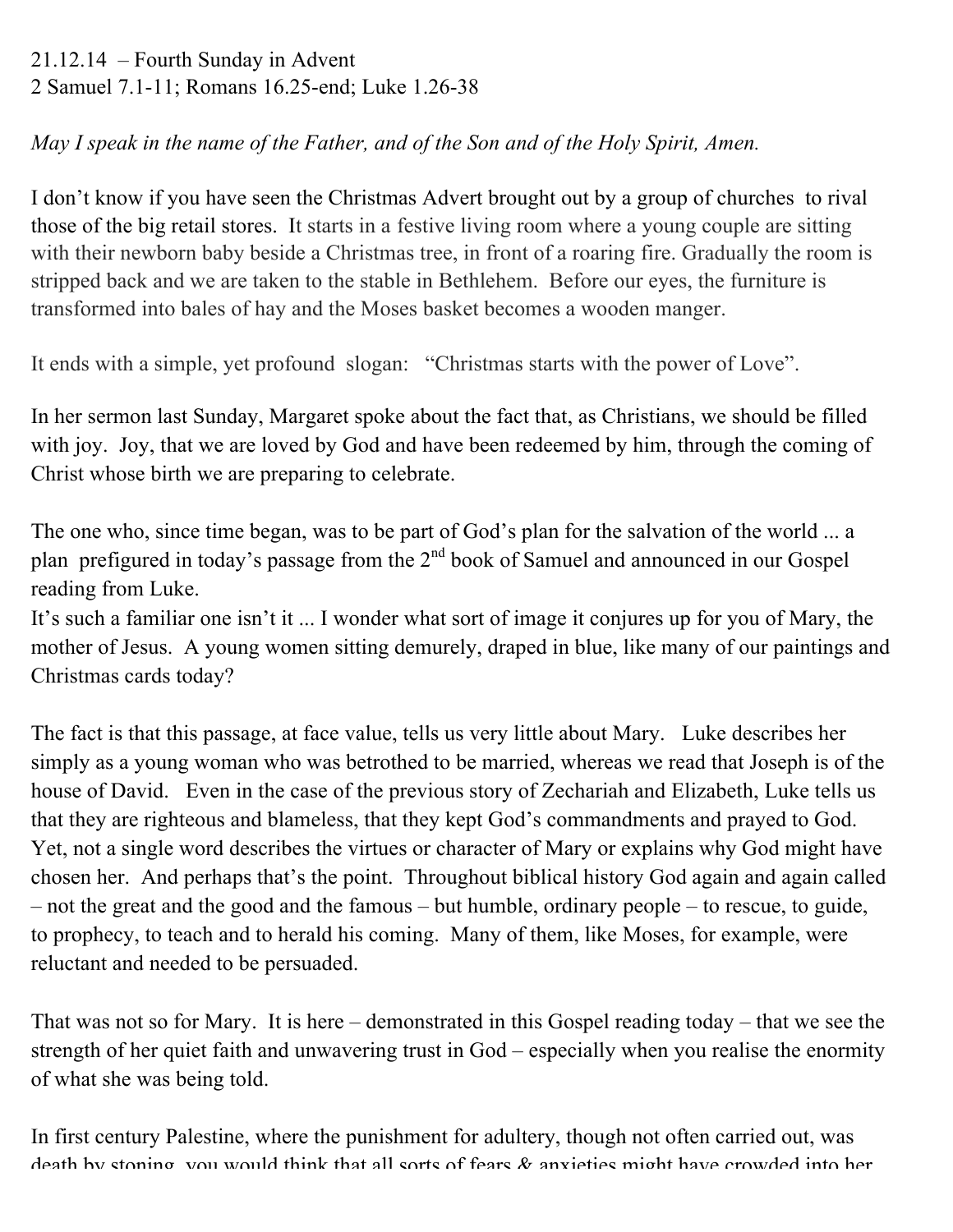mind ... How will I tell Joseph? What will my parents say? What will the neighbours think? .. . and yet what came to Mary was perplexity – perhaps that she was being addressed in such exalted terms ... and puzzlement , maybe even a sense of wonder , "how can this be since I am a virgin?"

Interestingly, perhaps to win her trust – to show that, with God, *all* things *are* possible – the angel also gave her a sign ... that Elizabeth, her cousin, thought to be barren, and now well on in years, was expecting a son .... And yet, before she saw evidence of that, Mary responded, not with the questioning doubt of Zechariah (who said "How will I know ...?"), but with humble acceptance and trust. " I am the handmaid of the Lord. May it be to me according to your will" ... in other words, regardless of the circumstances, "your will be done!

Mary's response is one of quiet submission. Handmaid means 'slave-girl'; it expresses complete obedience. She recognised the will of God and accepted it.

And if we could read on, we would see Mary quickly getting ready and setting off with great haste to see Elisabeth. The Magnificat, which the choir sang today, is Mary's song of praise when her cousin's greeting confirmed **for** *her*, *and* for *us*, all that the angel had said.

It was a greeting that would have given her the strength she needed in all that she was to face as the mother of Christ. One that Mary would have treasured up in her heart, and drawn on again and again in times of difficulty.

As we look back in biblical history, we can see the chain of events, which runs like a golden thread to this moment in history ... with successive people, from generation to generation, accepting God's call on their lives – not knowing where that would lead them – but trusting in his faithfulness.

In our scientific age, when people need to see things proven in black and white, it is perhaps unfashionable to believe in something like the virgin birth. And yet, if we believed in a god who could only do what was humanly possible, we need to ask ourselves, what kind of God would he be? Indeed, would he be God at all?

And if we believe in the resurrection of Jesus – which is the basis of our faith – and in the outpouring of the Holy Spirit at Pentecost – which transformed those first disciples and generations of Christians down the centuries – is it so hard to believe that God, the creator of the world, is able to do abundantly above all we can ask or think?

Christmas starts with the power of love. It is through the power of God's love for the world, that  $we - you$  and I – are worshipping him here today.